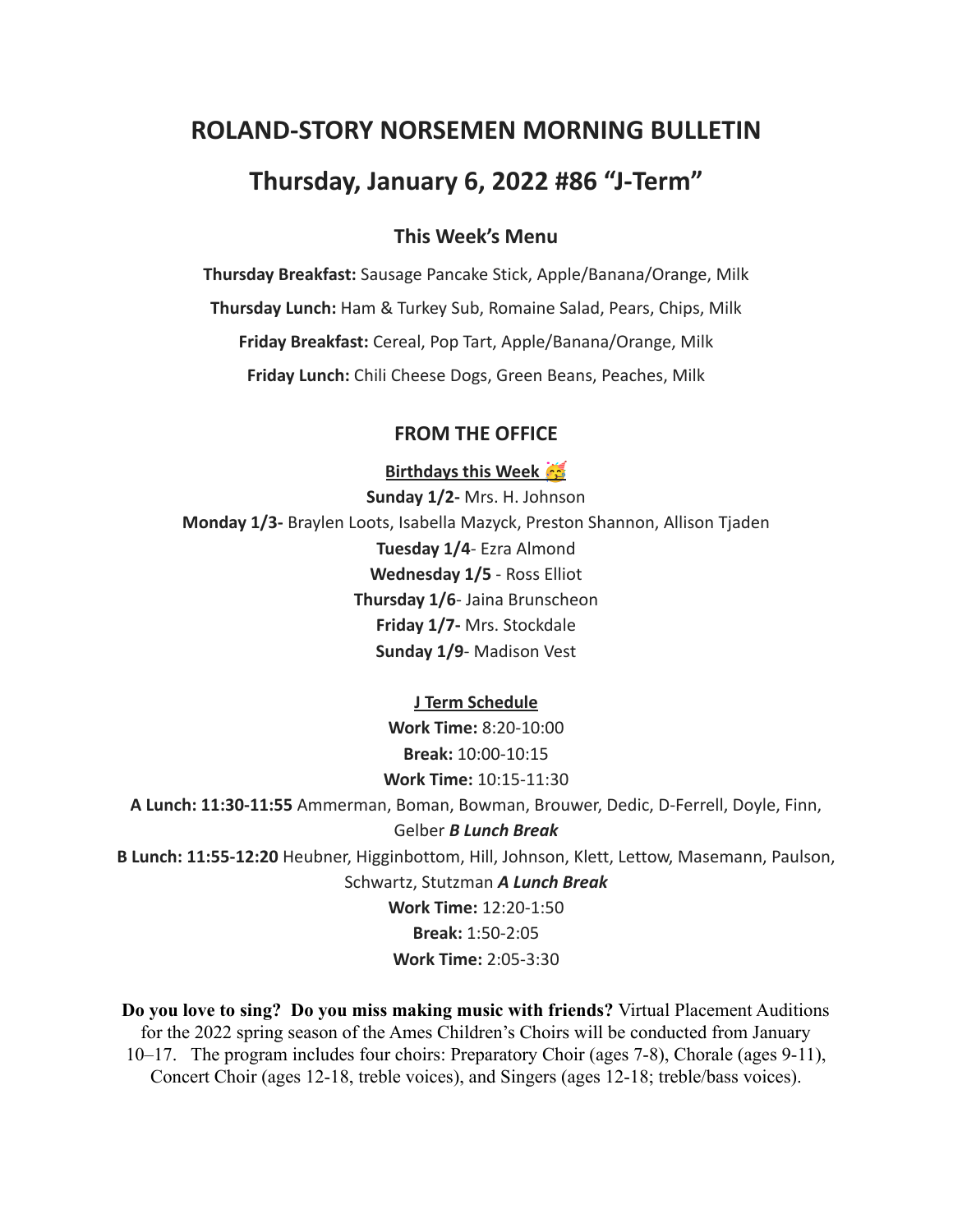We are planning a hybrid rehearsal model featuring a combination of face-to-face and synchronous, online rehearsals. These will take place on Mondays (Prep & Chorale) and Tuesdays (Concert Choir & Singers). The choirs will perform a Spring Concert in May in addition to virtual performances and collaborations with central Iowa communities. Precautions are being made to provide a safe environment for singing during this pandemic, and we'd be happy to discuss our plans with you!

For all virtual placement auditions, singers may sing any song of choice but are welcome to audition without a prepared song. No previous experience or vocal training is required for participation in the choirs, only the ability to match pitch and maintain a melody. A tuition fee will be assessed to cover the cost of facilities, instruction, music, and administration.

Please contact  $\frac{info(@ameschildrenschoirs.org}{info(@ambschoirs.org)}$  or (515) 290-1422 to receive more information about the program and/or to arrange for a specific audition time.



## **[COUNSELOR FOLDER](https://docs.google.com/document/d/1vmwczNPbDzXe9vFaG5LJMQ7NYDv-i4oQJHybqA65TUc/edit?usp=sharing) (9-12)-Click here**



**Do you like working with mechanics?** Check out this great educational and career

opportunity. There is a program in Boone. See Mrs. Heisterkamp.

<https://vanwall.com/tech-programs/>

**Scholarship**

[IES Central Iowa Chapter Scholarship](https://drive.google.com/file/d/1TOCO584mY9ObCqCNa6kBs_Yjrn4wPSdj/view?usp=sharing)- \$500 or \$1,000 due 2/21. Going to ISU or U of I for engineering.

### **ATHLETIC ACTIVITIES FOR THE WEEK**